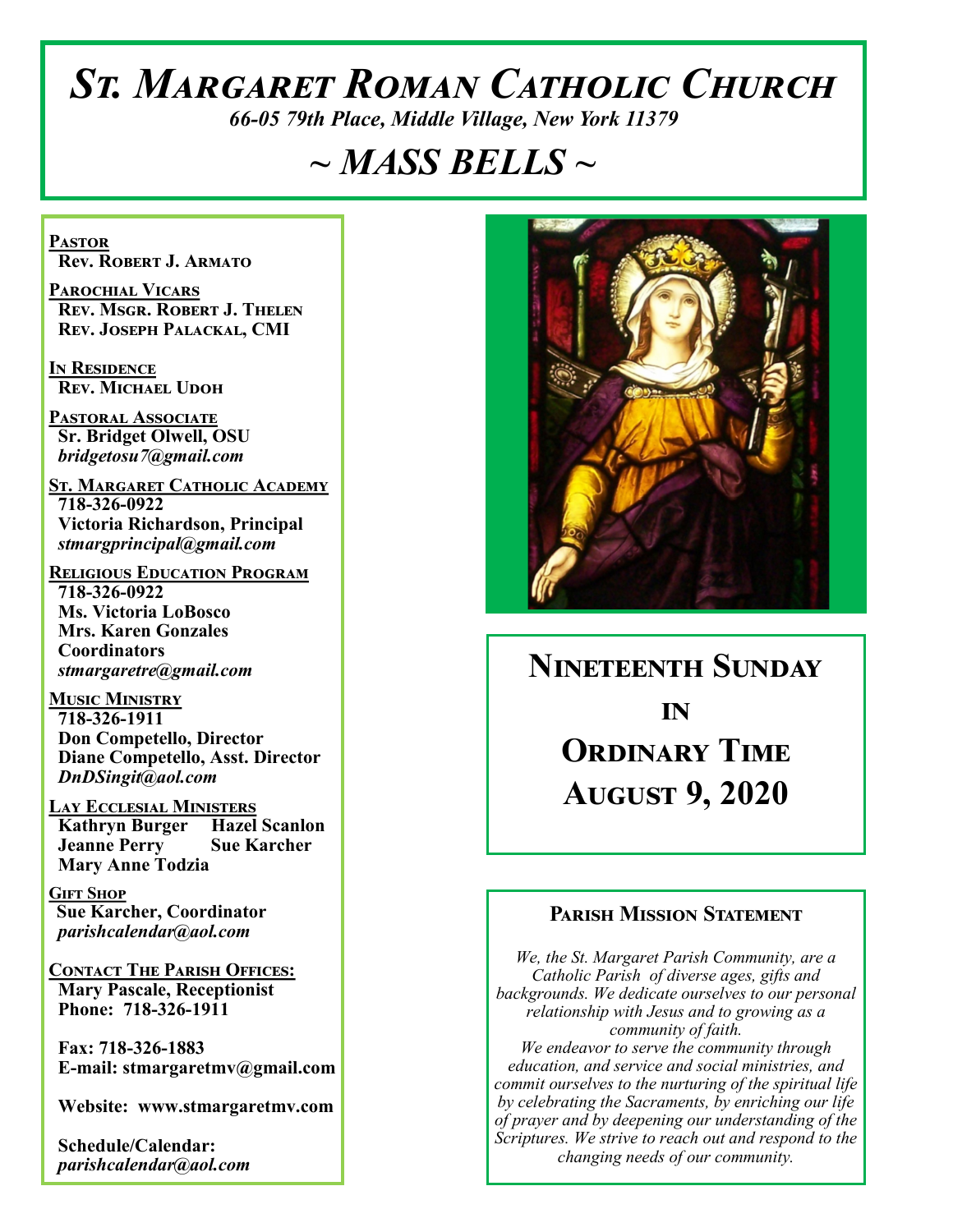# *MASSES FOR THE WEEK*

| SUN.<br>7:30<br>9:00                           | <b>AUGUST 9 - NINETEENTH SUNDAY</b><br>IN ORDINARY TIME<br><b>Robert Howd</b><br>Philip, Leonardo e Maria Curotolo/           |
|------------------------------------------------|-------------------------------------------------------------------------------------------------------------------------------|
| 10:30<br><b>NOON</b><br>5:00PM                 | Geraldine Ciaccio/<br>Geraldine Ciaccio<br>Fire Lt. Kevin J. & William Pfeifer<br>George Weihs                                |
| MON.<br>7:00<br>9:00                           | <b>AUGUST 10 - ST. LAWRENCE</b><br>Ida Lento/Maria Falsetta<br>Enrico Franzese                                                |
| TUE.<br>7:00<br>9:00                           | <b>AUGUST 11 - ST. CLARE</b><br><b>Robert Thoering</b><br>Delia & Thomas Waters                                               |
| WED.                                           | <b>AUGUST 12 - ST. JANE FRANCES</b><br><b>deCHANTAL</b>                                                                       |
| 7:00<br>9:00                                   | <b>Helen Dowdle</b><br>Joseph & Valeria Rader                                                                                 |
| THU.                                           | <b>AUGUST 13 - STS. PONTIAN AND</b><br><b>HIPPOLYTUS</b>                                                                      |
| 7:00<br>9:00                                   | Margaret & Eileen Flynn<br><b>Felice Americo</b>                                                                              |
| FRI.<br>7:00<br>9:00                           | <b>AUGUST 14 - ST. MAXIMILIAN KOLBE</b><br>Joe VanSchaiek<br>Augie DeSimone                                                   |
| SAT.                                           | <b>AUGUST 15 - THE ASSUMPTION OF</b><br>THE BLESSED VIRGIN MARY                                                               |
| 9:00                                           | Collective: People of the Parish/                                                                                             |
| 5:00PM                                         | Stanislawa Krzewski/Mary York/<br>Nancy Gardini/Anthony Santora                                                               |
| SUN.                                           | <b>AUGUST 16 - TWENTIETH SUNDAY IN</b><br><b>ORDINARY TIME</b>                                                                |
| 7:30<br>9:00<br>10:30<br><b>NOON</b><br>5:00PM | People of the Parish<br>Daniele Bussa/<br><b>Robert Levine</b><br>Philip Fontanetta (ANNI)<br>Edward & Nellie (Malone) Tollis |

*THE ASSUMPTION OF THE BLESSED VIRGIN MARY AUGUST 15*

# **PARISH INFORMATION**

**Rectory Office Hours** 

**Monday - Friday - 9am to Noon and 1pm to 5pm Saturday - by appointment Sunday - closed**

**CONFESSIONS** - **Saturday,** 4-4:45pm at the school door in the parking lot.

**NOVENA** to Our Lady of the Miraculous Medal Mondays after the 9am Mass. **SUSPENDED**

**THE ROSARY AND DIVINE MERCY** devotion are prayed every morning in the church at 8:30am. **SUSPENDED**

**BAPTISMS** take place every Sunday as needed. Please call the rectory for an appointment and to register your child.

**WEDDINGS MUST** be scheduled at least six months in advance by appointment with a priest or a deacon. Please call the rectory office. For marriage preparation information visit www.pre-cana.org.

**THE ENGLISH CHOIR** rehearses on Tuesday, at 7 pm in the Church. Tenors and baritones needed! **SUSPENDED**

**IL CORO ITALIANO** prattica ogni Domenica prima della Messa Italiana. **SUSPENDED**

**THE YOUTH CHOIR** rehearses on Monday, from 6-7 pm in the Church. For more info, DnDsingit@aol.com **SUSPENDED**

**BOY SCOUT TROOP #119** meets on Tuesdays from 7:15-9 pm in the Parish Hall. New members are welcome, age 10 1/2 & up. Call Mr. Krzewski, 718-894-4099. **SUSPENDED**

**CUB PACK #119** meets on Mondays from 7-8:30 pm in the Parish Hall. New members welcome, age 6 to 10-1/2. Call Mr. Krzewski, 718-894-4099. **SUSPENDED**

**SENIOR CITIZENS** meet every Wednesday at 12 Noon in the Parish Center. **SUSPENDED**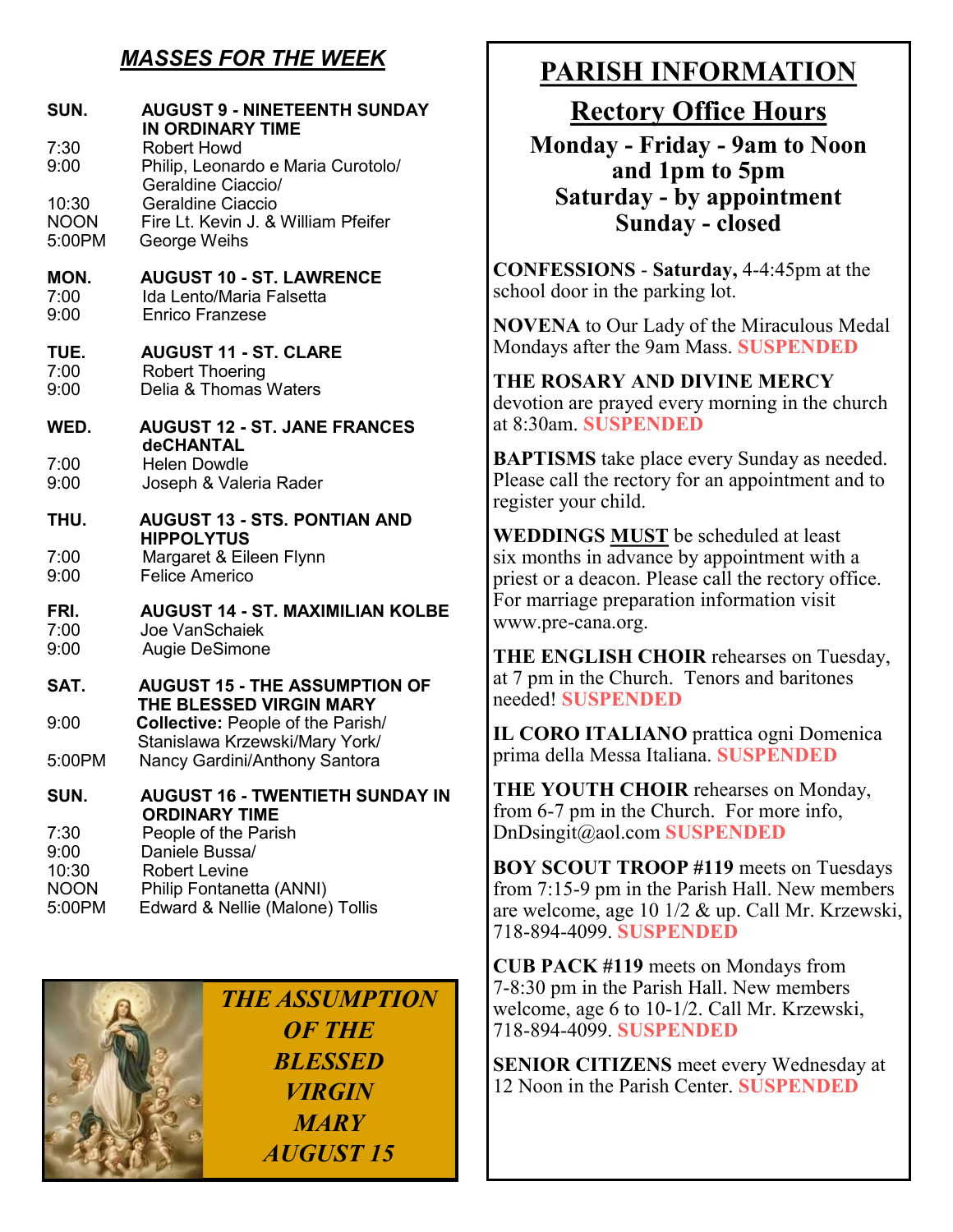# PLEASE PRAY FOR OUR SICK

Connie Faccibene, Linda Frazier, Cari Ann Falk-LoBello, Glen Falk, Ronald Frazier, Robert Sabini, Lee Falk, Scott White, McKinley Kelleher, Sean Harrison, Justin James Quirke, Elizabeth Ott, Mary Harrison, John Murphy, Anne McGinnis, Norma Voyer, Vicky Turato, Julio Pelaez, Maritza Gutierrez, Graciela Mora, Cindy Mulore, Salvatore Tuttolomondo, Gloria Mojica, Gloria Pemaj, Anne Gorian, Allen McConville, Joseph Simon, Jack Marchindiondo, The Scaturro Family, Louis Pittelli, Marion Caracciola, Giovanni Campo, Edward Stoltzenberg, Louis Pittelli, James Graff, Carol Arevalo, Immaculate Marge D'Elia, Jim O'Friscoll, Mary Rigovich, Matteo Sabini, Bob Biolsi, The Mojica Family, Msgr. Leonard Badia, Matthew Zender, Cathie Greulich, Joseph & Mary Augustine, Anthony Pittelli, Josephine Hartnett, Karen Schaefer, Jill Archbold, Fr. Paul Weirichs CP, Hannah Lehman, Daniel Wilson, John Austin Bryzgornia, Dave Kazmier, John Nogiewich, Tim Rooney, Frank Ciccone, Cindy (Peli) Heege, Dr. Ajay Lodha, Dr. Vincent P. Rappa, Charlie Krzewski, Helga Zender,

*The names will remain for 3 months, please call 718-326-1911 and ask for continued prayers.*

# **Prayer Requests**

**Pray for vocations to the Priesthood and Religious Life.** 

**Pray for first responders and medical personnel.**

**Please pray for our men and women from our Parish serving in the defense of our country: Lt. Col. Thomas Frohnhoefer Sgt. Robert A. Domenici** 



# *WE RECALL OUR BELOVED DECEASED*

*Especially: Daniel Avitto, Elaine Delaney* 

*May they rest in Christ's Peace!*

# **MEMORIALS**

# *WINE & HOST THIS WEEK*

*are offered in memory of Jennie Cerar at the request of Terry Basedow.*

# *TABERNACLE LAMP THIS WEEK*

*is lit in memory of Helen Dowdle at the request of Mary Lou and Pete.* 



*SAINT CLARE AUGUST 11*

## **TODAY'S READINGS**

 *Nineteenth Sunday in Ordinary Time*

1Kgs19:9a, 11-13a Ps 85:9-14 Rom 9:1-5 Mt 14:22-33

# **READINGS FOR THE WEEK**

| Monday:    | 2 Cor 9:6-10<br>Ps 112:1-2, 5-6, 7-9<br>Jn 12:24-26                               |
|------------|-----------------------------------------------------------------------------------|
| Tuesday:   | $Ez 2:8-3:4$<br>Ps 119:14, 24, 72, 103, 111, 131<br>Mt 18:1-5, 10, 12-14          |
| Wednesday: | Ez 9:1-7, 10:18-22<br>$Ps$ 113:1-6<br>Mt $18:15-20$                               |
| Thursday:  | $Ex 12:1-12$<br>Ps 78:56-59, 61-62<br>Mt 18:21-19:1                               |
| Friday:    | Ez $16:1-15, 60, 63$ or<br>Ez 16:59-63<br>Is $12:2-3$ , 4bcd, 5-6<br>Mt $19:3-12$ |
| Saturday:  | Rv 11:19a, 12:1-6a, 10ab<br>$Ps$ 45:10-12, 16<br>1 Cor 15:20-27<br>Lk 1:39-56     |
| Sunday:    | Is $56:1, 6-7$<br>Ps 67:2-3, 5, 6, 8<br>Rom 11:13-15, 29-32<br>Mt 15:21-28        |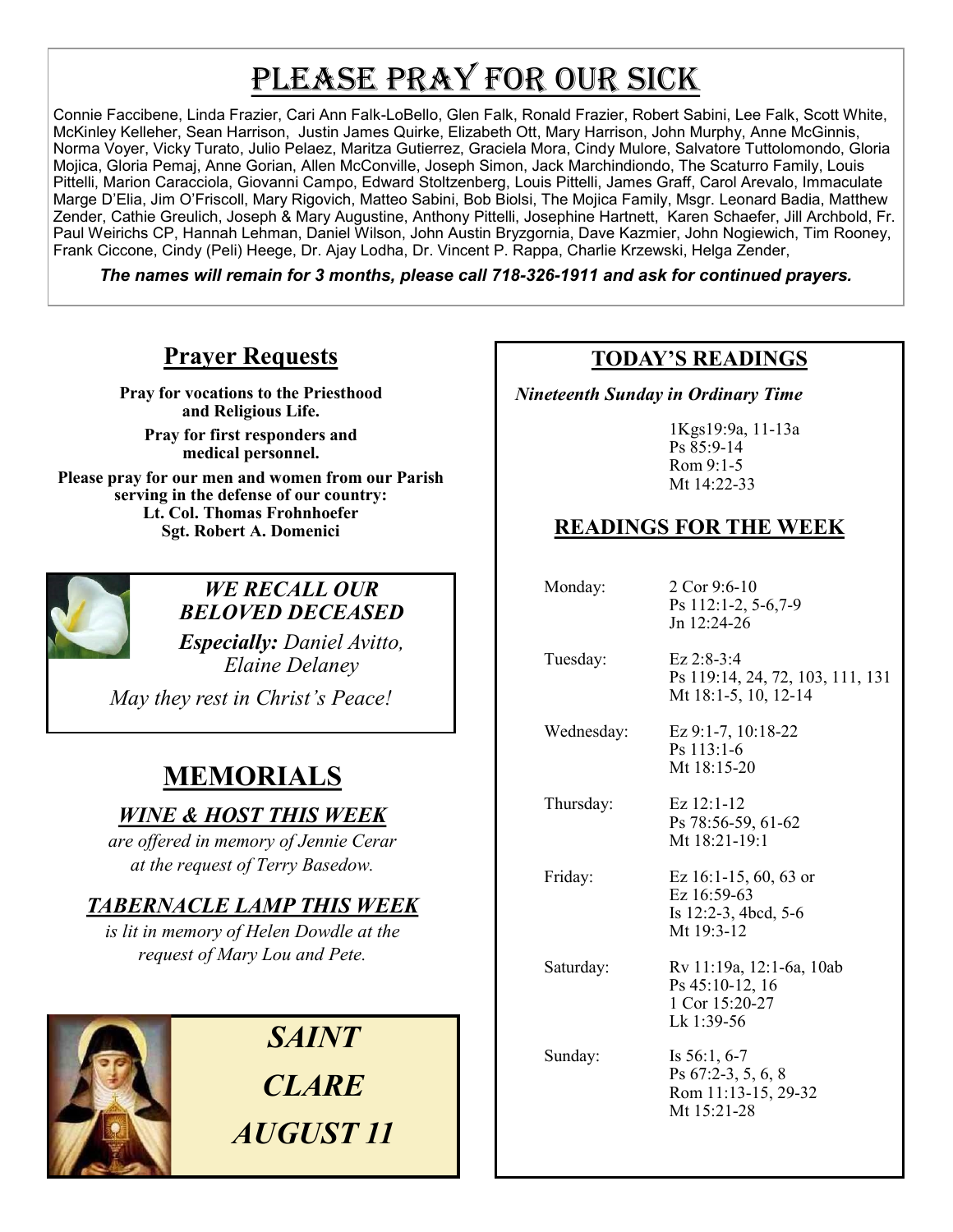# *From the Pastor's Desk:*

# *"Peace amid Winds and Rain"*

 That was some scary storm last week! It caused quite a bit of damage in the neighborhood, with trees and branches brought down, power and cable lines severed, cars crushed, and other forms of property damage. As bad as it was, "It could have been worse." Hopefully, none of us or our loved ones were injured.

 Now, imagine that same wind and blinding rain happening, not while you were safely at home or at work, but while you were in a small boat in the middle of a large lake several miles across with land miles off. If you think you were scared last week, you would have been absolutely petrified, had you been with the Apostles.

 Life can be like that. Not that we're in a real boat during a big storm, but the difficulties of life can batter us around: Sickness, deaths, unemployment, broken relationships, financial worries, addiction, loneliness, and all the rest can make us feel like our world is coming apart, being tossed and blown beyond our control.

 Christ reminds us in today's Gospel passage that He is still in command, regardless of what the world throws against us. Perhaps like St. Peter, we want to believe that, but then, being people of little faith, we start to doubt when we see the situation worsen as we begin to sink in our distress. That's the time for us to put out our hand, as it were, as individuals, a nation, and a Church, trusting in God's love and concern for us.

 It's not always a matter of things suddenly changing for the better and all being well and back to an acceptable normal, but rather of our ability, because of our centering relationship with Christ, to find an inner peace even in the midst of the storms of life, knowing that He will not let us perish but that He will bring us through the difficulty. Yes, we may be changed by the experience, but we also can be strengthened by it, with our faith and trust in Christ deepened.

Who is He, that winds and rain and seas obey Him? He is the Lord our God.

*~ Fr. Armato*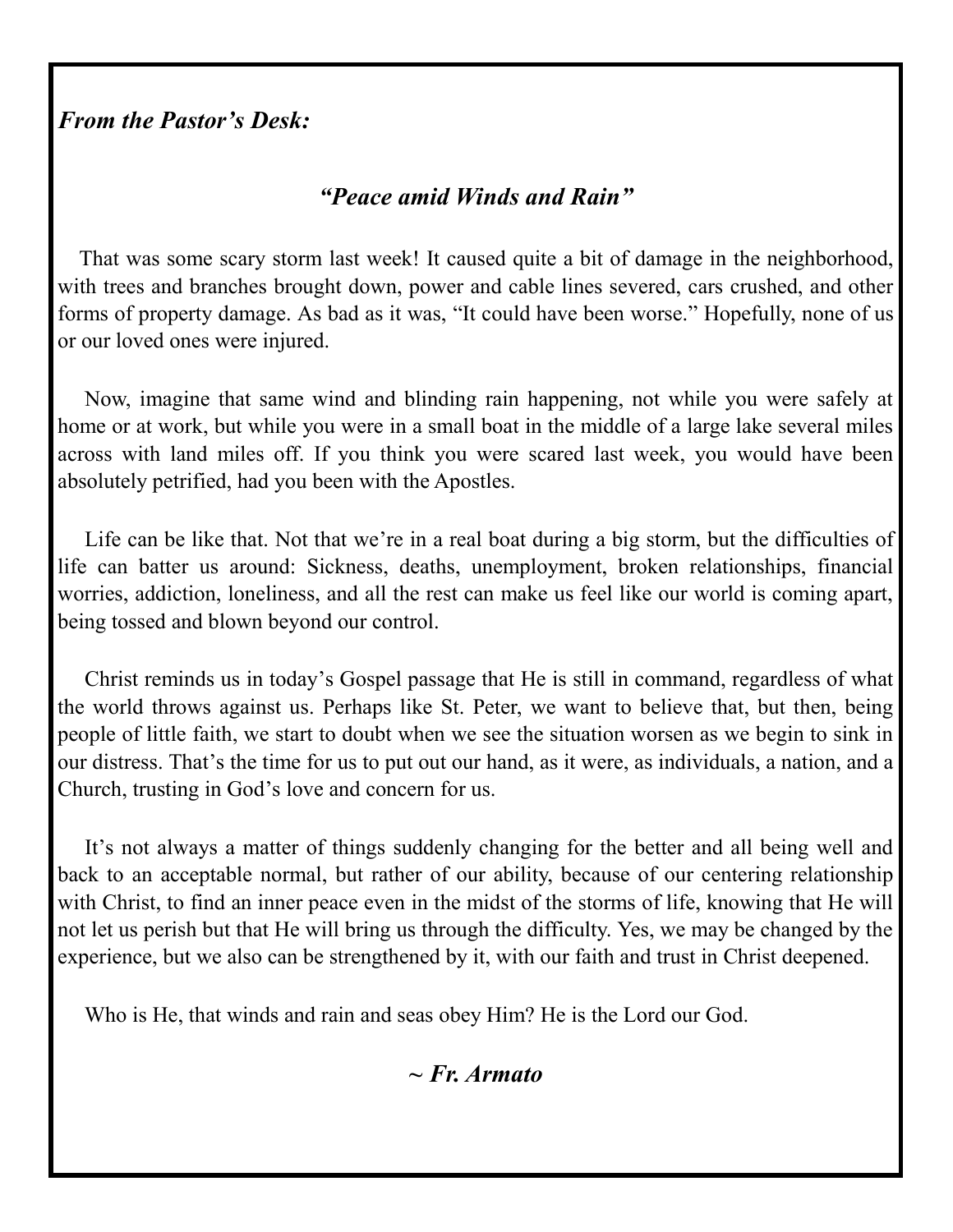# **ANNUAL CATHOLIC APPEAL**

 The **2020** *Annual Catholic Appeal* campaign is underway. Our goal for this year has been set at \$80,015.

 With about 650 families registered in the Parish, it comes to an average donation of \$125 per family. Even in these difficult times, it's certainly not a burden if we **ALL** pitch in between now and Christmas. **So far, 121 families have pledged \$44,632 (55.8%) over halfway toward our goal.**

 First come your own family needs, then those of the Parish. Finally, please consider your ACA responses so that we may continue to serve the needs of our Parish and our Diocese.

 Make your ACA pledges at the following website, if you have not received a donation request by mail:

#### **www.annualcatholicappeal.org**

### **BUILDING OUR DATA BASE**

 We have names, street addresses, and phone numbers, but very few email addresses on record. Help us to build up our database of email addresses so that we can communicate better, especially during this medical emergency. Just email us at:

#### **stmargaretmv@gmail.com**

 Include your first and last name and a brief note to let us know how you're doing. Share with us what you would like to see in the parish - whether spiritual, social, or other wise - once we are able to gather together again.

 Thank you to all who have provided the requested information!

We do NOT release this information to ANY third parties.

# **PARISH FINANCES**

 Thanks to all of you who have sent in or dropped off your contributions using the envelopes mailed to you, or who have used weekly or monthly e-giving!

 To use Faith Direct for e-giving, go to the icon on our website and follow the instructions to sign up, or you can go straight to the Faith Direct website and enter our parish code NY299. You can change your decision later on, as you wish.

 A special word of thanks to parishioners who have donated so generously towards the HVAC projects and what would have been regularly scheduled "second collections".

## **MONTHLY MEMORIAL MASS**

 A memorial Mass with music is celebrated each month for the repose of the souls of those who were buried from our church during the preceding month.

 Families who wish to have an annual or "month's mind" Mass offered for a loved one can join in this monthly celebration. Please contact the Rectory at **718-326-1911** to make the arrangements.

 The next memorial Mass will be celebrated at 11:45am Saturday, September 12.

**THE ST. VINCENT dePAUL FOOD PANTRY**



is located in the Convent 66-25 79th Place

# **The Pantry is open every WEDNESDAY AND SATURDAY from 10:00am to 12:00Noon. PLEASE OBSERVE SOCIAL DISTANCING AS YOU WAIT.**

 Our pantry has to be restocked. Please bring your contribution of food, especially non-perishables, and place your donated items in the bin located by the center entrance to the main vestibule. You can also contribute grocery store gift cards, dropping them off at the rectory.

Thank you for your generosity!

## **HVAC UPDATE**

 We are replacing the boilers for the Parish Center. The work, which was interrupted by the pandemic lock-down, should be completed in the next couple of weeks.

 Two of the existing AC units have been brought back into service, enabling us to celebrate Mass more comfortably. Thank you for your patience and generous support!